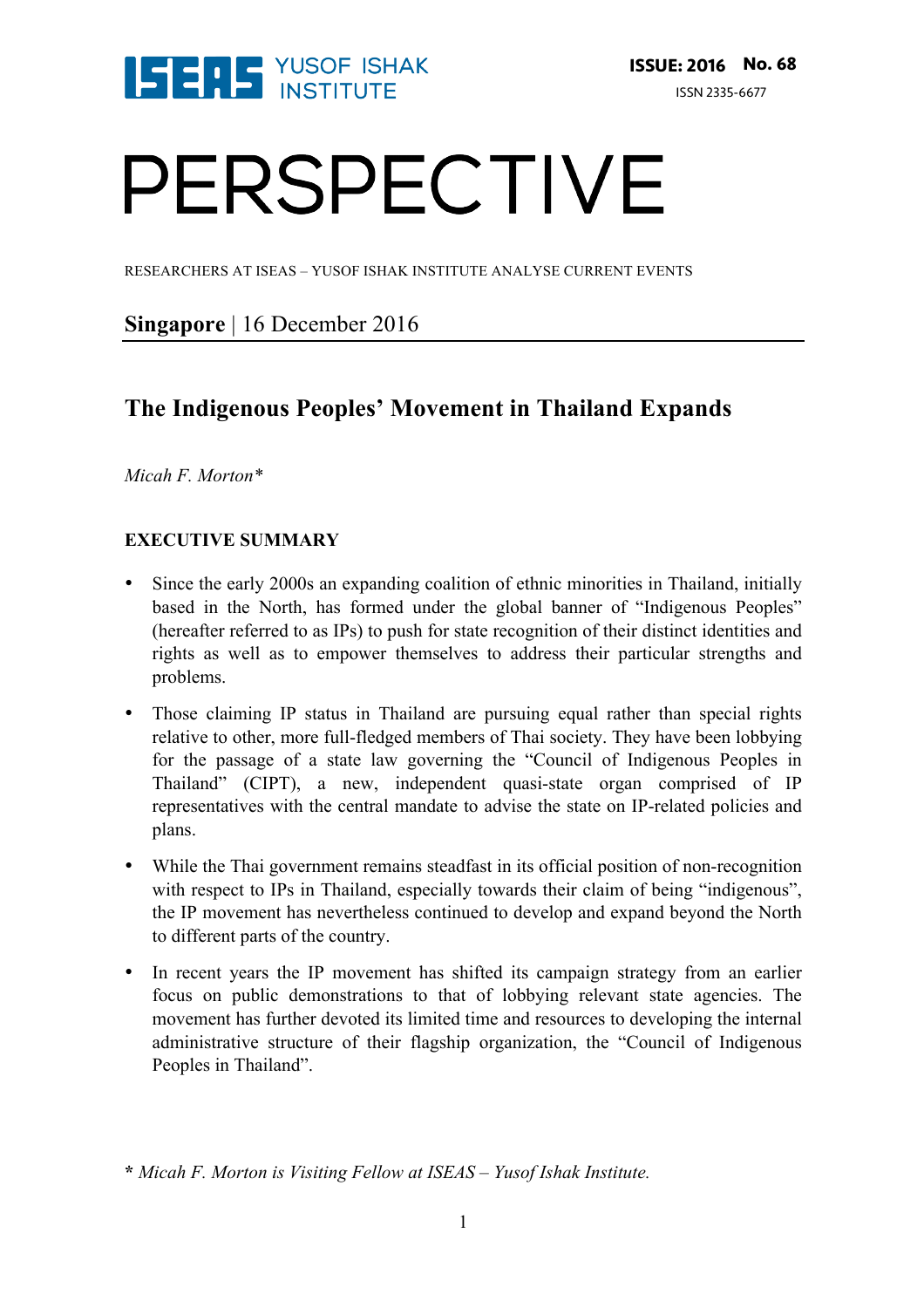

#### **INTRODUCTION**

Since the early 2000s a coalition of ethnic minorities in Thailand has been promoting a sub-national social movement under the global banner of "Indigenous peoples" (hereafter referred to as IPs). Initially started by leaders of the 10 so-called "hill tribes" in the North, the movement has expanded to include representatives of an additional 30 ethnic groups from within and beyond the North.<sup>1</sup> Recent estimates place Thailand's populations of "hill" tribes" at 1.2 million people and lowland ethnic groups at 4.9 million people. <sup>2</sup> The expanding IP movement thus has the potential to represent some 6.1 million people, comprising 9 percent of Thailand's total population of 67,959,359 people.<sup>3</sup>

The IP movement's goals are to campaign via public demonstrations, media campaigns, and bureaucratic lobbying for legal recognition as IPs with their own distinct identities by the Thai government in order to gain and protect their basic rights to land, citizenship, and their distinct identities.<sup>4</sup> IPs are seeking to overcome barriers to their full and meaningful participation in Thai society, particularly in the areas of education, the workforce, and

  $1$  In this article I follow the Royal Thai General System (RTGS) for transcribing most Thai language terms into English. The ten so-called "hill tribes" from the North that initiated the IP movement are the Akha, Dara'ang, Hmong, Iu-Mien, Kachin, Karen (Pgakenyaw and Pholong), Lahu, Lisu, Lua (Lawa), and Shan (Tai-Yai). The additional 30 ethnic groups that have since joined the IP movement are the Bisu, Bru, Chong, H'tin, Kaloeng, Kayong, Khamu, Kui, Laokang, Lao-song, Lao-wiang, Mlabri, Moken, Moklen, Mon, Phalang, Phu-Thai, Saek, Sawng, So, Sothawueng, Tai-ya, Thai-koen, Thai-song-dam, Thai-yong, Thai-yuan, Urak Lawoi', Yahakun, Yaw, and Yo. With the exception of the H'tin, Khamu, and Mlabri, all of these latter groups are considered lowland ethnic groups.

<sup>&</sup>lt;sup>2</sup> These population figures are taken from the Ministry of Social Development and Human Security's (MSDHS) 2015 "Master Plan for the Development of Ethnic Groups in Thailand 2015- 2017". A total of 56 ethnic groups are referenced in the ministry's master plan.

<sup>(</sup>กระทรวงการพัฒนาสังคมและความมั่นคงของมนุษย์, *แผนแม่บทการพัฒนากลุ่มชาติพันธุ์ในประเทศไทย* [พ.ศ. 2558-2560], 2015 [2558], pp. 8-9).

<sup>3</sup> This 2015 population figure of 67,959,359 people is from The World Bank Group's online statistical data for Thailand: http://data.worldbank.org/country/thailand (accessed 15 November 2016).

 $<sup>4</sup>$  As lowland ethnic groups from other parts of the country joined the IP movement they brought</sup> new priorities and agendas to the table. The majority of these groups have been motivated by different experiences of marginalization when compared to IPs from the northern uplands. Most importantly, upland IPs have long been stigmatized as "illegal" or foreign migrants to the country (See Mika Toyota, "Ambivalent Categories: Hill Tribes and Illegal Migrants in Thailand", In *Borderscapes: Hidden Geographies at Territory's Edge*, edited by Prem Kumar Rajaram and Carl Grundy-Warr. [Minneapolis: University of Minnesota Press, 2007, pp. 91-116]). In framing the IP movement, upland IPs have foremost asserted the right to be members of the Thai nation with fundamental rights to legal citizenship and land tenure. It is only on the basis of exercising such rights, upland IPs argue, that they may be able to further claim the right to belong as full-fledged and yet culturally distinct members of Thai society. In contrast, the majority of lowland IPs have largely taken for granted their fundamental rights to legal citizenship and land tenure. They have joined the movement because of their experiences of assimilation within the modern Thai nation, which has been framed in an exclusive mono-cultural fashion that denies their distinct identities, languages, and histories. In joining the IP movement, lowland IPs are pursuing the right to be different kinds of members of Thai society in comparison to the majority Thai.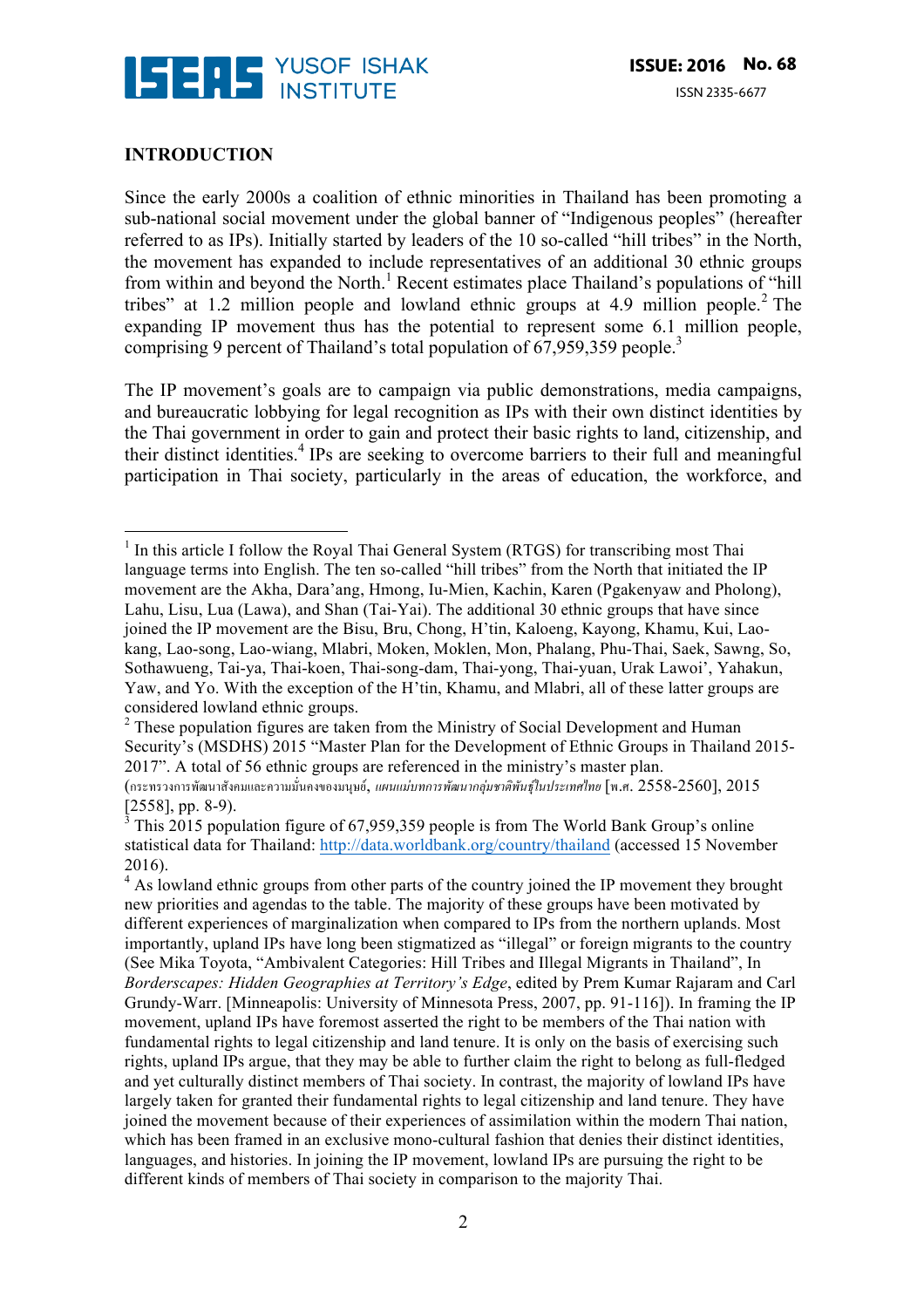

politics.<sup>5</sup> The IP movement is working from the grassroots level to challenge the dominant mono-cultural framing of Thailand and promote multicultural policies that better reflect the country's ethnic diversity.<sup>6</sup> In its grassroots efforts on behalf of IP recognition and rights the IP movement has been both supported and obstructed by the Thai state; supported because of the state's new multicultural rhetoric and yet obstructed because of the state's top-down approach to multiculturalism.<sup>7</sup> In addition, while IPs in Thailand have continued to develop a sense of solidarity with IPs in other parts of Asia and beyond, they have realized that to make any domestic political headway they must speak first and foremost to the Thai state and public. 8

In claiming IP status, IPs in Thailand are claiming the right to define themselves as IPs rather than be defined by others, particularly the state, as either "hill tribes" or "upland ethnic groups".<sup>9</sup> The IP movement is careful, moreover, to stress that it is pursuing equal rather than special rights relative to other, more full-fledged members of Thai society.<sup>10</sup> The leadership has translated "Indigenous peoples" (IPs) into Thai as "Chon phao phuenmueang<sup> $\frac{1}{2}$ ,<sup>11</sup> which it defines as:</sup>

<sup>6</sup> See Prasit Leepreecha, "พหุวัฒนธรรมนิยมจากรากหญ้า:

กระบวนการเคลื่อนไหวของเครือข่ายชนเผ่าพื้นเมืองและชาติพันธุ์ในประเทศไทย" ("Multiculturalism from Below: The Movement of the Network of Indigenous and Ethnic Peoples in Thailand"), *สังคมศาสตร์*(*Social Sciences Journal*) 25, no. 2 (2013): 59-106.

<sup>7</sup> See Anan Ganjanaphan, *รัฐชาติและชาติพันธุ์: พหุวัฒนธรรมในบริบทของการเปลี่ยนผ่านทางสังคมและวัฒนธรรม* (*The Nation and Ethnicity: Multiculturalism in the Context of Societal and Cultural Changes*) (Bangkok: Ministry for Social Development and Human Welfare, 2012 [2555]); Sirijit Sunanta, "Negotiating with the Center: Diversity and Local Cultures in Thailand", In *Rights to Culture: Culture, Heritage and Community in Thailand*, edited by Coeli Barry (Chiang Mai: Silkworm Books, 2013, pp. 163-88); and Alexander Horstmann, "Diversity, Space Levels and Approaches to Multiculturalism in Thailand", *สังคมศาสตร์*(*Social Sciences Journal*) 25, no. 2 (2013): 29-56.

 <sup>5</sup> While IPs in Thailand generally face much greater obstacles relative to the majority Thai in accessing quality education, entering the domestic workforce, and participating in politics, these obstacles are most acute among IPs lacking Thai citizenship who face additional barriers to their mobility and access to quality healthcare. See Amanda Flaim, "Problems of Evidence, Evidence of Problems: Expanding Citizenship and Reproducing Statelessness among Highlanders in Northern Thailand", In *Citizenship in Question: Evidentiary Birthright and Statelessness*, edited by B. N. Lawrence and J. Stevens (Durham: Duke University Press, 2017, pp. 147-164); Joseph Harris, "Uneven Inclusion: Consequences of Universal Healthcare in Thailand". *Citizenship Studies* 17, no. 1 (2013): 111-27; and Mukdawan Sakboon, "Controlling Bad Drugs, Creating Good Citizens: Citizenship and Social Immobility for Thailand's Hill Ethnic Minorities", In *Rights to Culture: Culture, Heritage and Community in Thailand*, edited by Coeli Barry. (Chiang Mai: Silkworm Books, 2013, pp. 223-225).

<sup>8</sup> Chutima Morlaeku, personal communication, 7 October 2016. Mrs. Morlaeku is an executive committee member of the "Council of Indigenous Peoples of Thailand" (CIPT).

 $^9$  In the Thai language, these state imposed labels are " $\gamma$ าวเขา" ("hill tribes") and "ชาติพันธุ์บนพื้นที่สูง" ("upland ethnic groups").

<sup>10</sup> In claiming IP status, IPs in Thailand are claiming recognition of their *special* status as culturally distinct and yet marginalized groups in order to overcome their marginalization and obtain more *equal* status in relation to the Thai majority. These claims of special rights in the pursuit of greater equality, moreover, make the IP movement in Thailand distinct when compared to older IP movements in the Americas, Australia, and New Zealand where the emphasis has been on claiming special rights relative to the majority white settler populations.

<sup>11</sup> "ชนเผ่าพื้นเมือง". This literally translates as "Indigenous tribal peoples".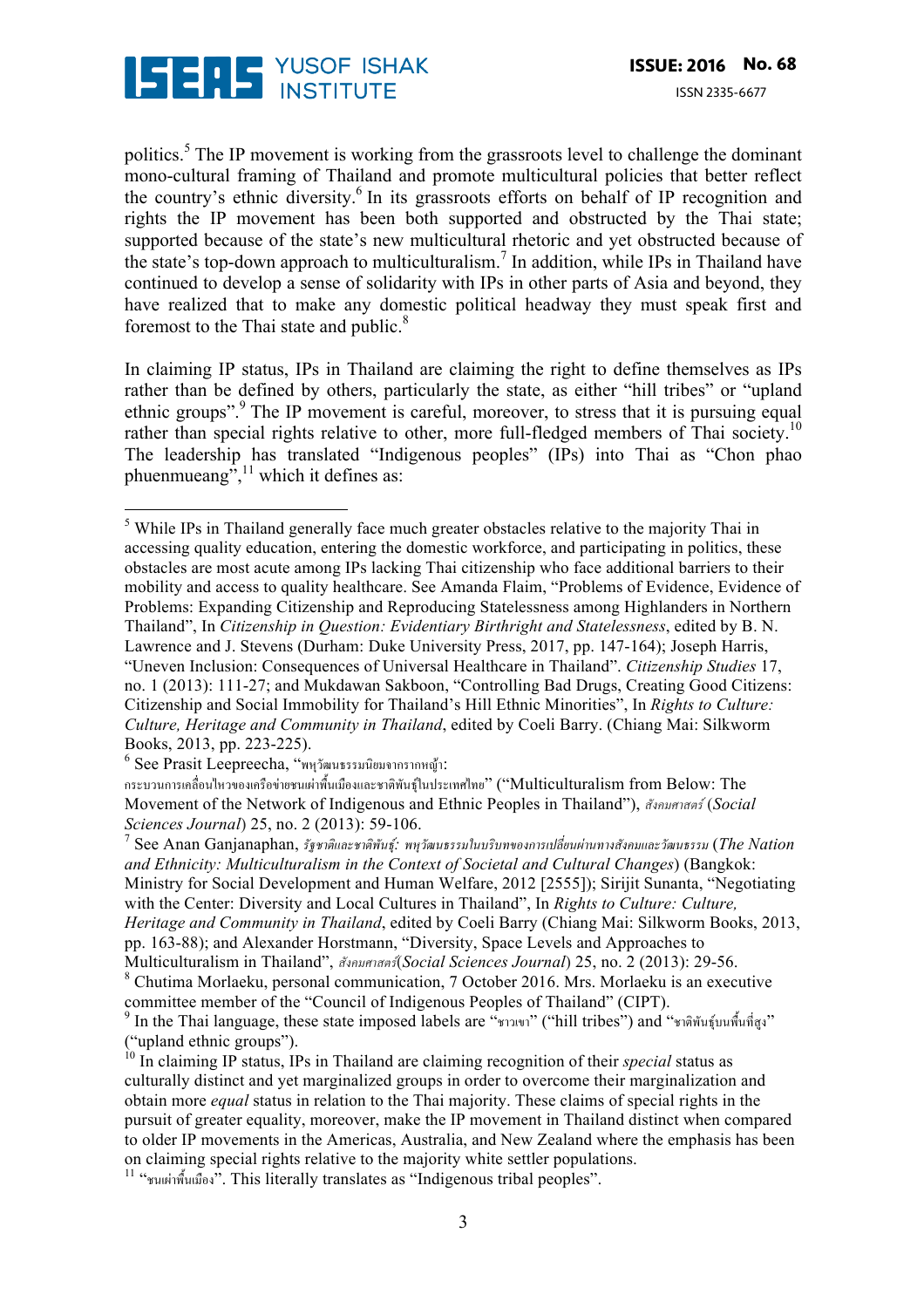

Communities, peoples and nations which, by way of historical and social continuity from the time of the establishment of contemporary state boundaries, consider themselves to have a cultural identity that is different from that of the mainstream society. They are a non-dominant group and are determined to preserve, develop and transmit to future generations their ancestral territories and ethnic identity, inclusive of their own language, as the basis of their continued existence as peoples, in accordance with their own cultural patterns, social institutions and legal systems, while peacefully and happily coexisting with other members of the nation state.<sup>12</sup>

To date, however, the Thai state has been adamant in its stance of non-recognition, insisting that while there are no IPs in Thailand, the so-called "hill tribes" are "migrants...who by nature and historical background are not indigenous to the country".<sup>13</sup> Indeed, the Thai state and largely Sino-Thai Bangkok elite have constructed the "Thai" national identity in opposition to IPs, particularly the "hill tribes", which have long been stigmatized as alien, uncivilized, dangerous, and yet exotic "internal Others".14 The Thai

 

 $12$  Network of Indigenous Peoples of Thailand (NIPT),

<sup>&</sup>quot;เอกสารประกอบการจัดงานวันชนเผ่าพื้นเมืองแห่งประเทศไทยประจําปี2559" ("Documents for Organizing Thailand's Indigenous Peoples Day 2016") (Chiang Mai: NIPT, 2016, pp. 15-19). IP representatives from throughout Thailand negotiated this definition of IPs during a meeting hosted by Chulalongkorn University in Bangkok in August 2015 in conjunction with their ninth annual observance of the "Festival of Indigenous Peoples in Thailand". The definition draws on and slightly modifies a widely cited definition of IPs provided by former UN Special Rapporteur José R. Martínez Cobo. See José R. Martínez Cobo. 1986. "Study of the problem of discrimination against indigenous populations, Volume I". United Nations Commission on Human Rights, Special Rapporteur of the Sub-Commission on Prevention of Discrimination and Protection of Minorities (E/CN.4/Sub.2/1986/7).

<sup>13</sup> S. James Anaya, "Report of the Special Rapporteur on the situation of human rights and fundamental freedoms of indigenous people, S. James Anaya - Summary of cases transmitted to Governments and replies received", HRC 9a 9/10/2008 A/HRC/9/9/Add.1/Corr.1, United Nations Office of the High Commissioner for Human Rights, 10 September 2008. The reasons the Thai state has long viewed upland IPs as illegal migrants are numerous and complex. In brief, many upland IPs and the mountainous border regions where they have long resided in the North and Northwest were only directly incorporated into the central Thai state as recently as the 1980s. As a result, upland IPs were largely excluded from the Thai state's earlier administrative efforts to identify, document and regulate its national population. On these matters see Pitch Pongsawat, *Border Partial Citizenship, Border Towns, and Thai-Myanmar Cross-border Development: Case Studies at the Thai Border Towns*. (Ph.D. dissertation, University of California-Berkeley, 2008, pp. 160, 178); Thongchai Winichakul, *Siam Mapped: A History of the Geo-body of a Nation*. (Honolulu: University of Hawai'i Press, 1994, p.166); and Janet C. Sturgeon, *Border Landscapes: The Politics of Akha Land Use in China and Thailand*. (Seattle: University of Washington Press, 2005, p.10). During the Cold War, moreover, the Thai state came to view upland IPs as prime suspects of divided loyalties as a result of their cross-border movements and ties of ethnic kinship. Finally, the disenfranchisement of upland IPs in terms of legal citizenship and land tenure has long served the intertwined political and economic interests of the Thai state and Bangkok elite in promoting the capitalist accumulation of IP lands and natural resources by way of their stateenforced legal dispossession.

<sup>14</sup> See Pinkaew Laungaramsi, "วาทกรรมว่าด้วย 'ชาวเขา'" ("On the Discourse of 'Hill Tribes'") *วารสารสังคมศาสตร์*(*Social Sciences Journal*), 11, no. 1 (1998): 92-125; and Thongchai Winichakul, "The others within: Travel and ethno-spatial differentiation of Siamese subjects 1885-1910", In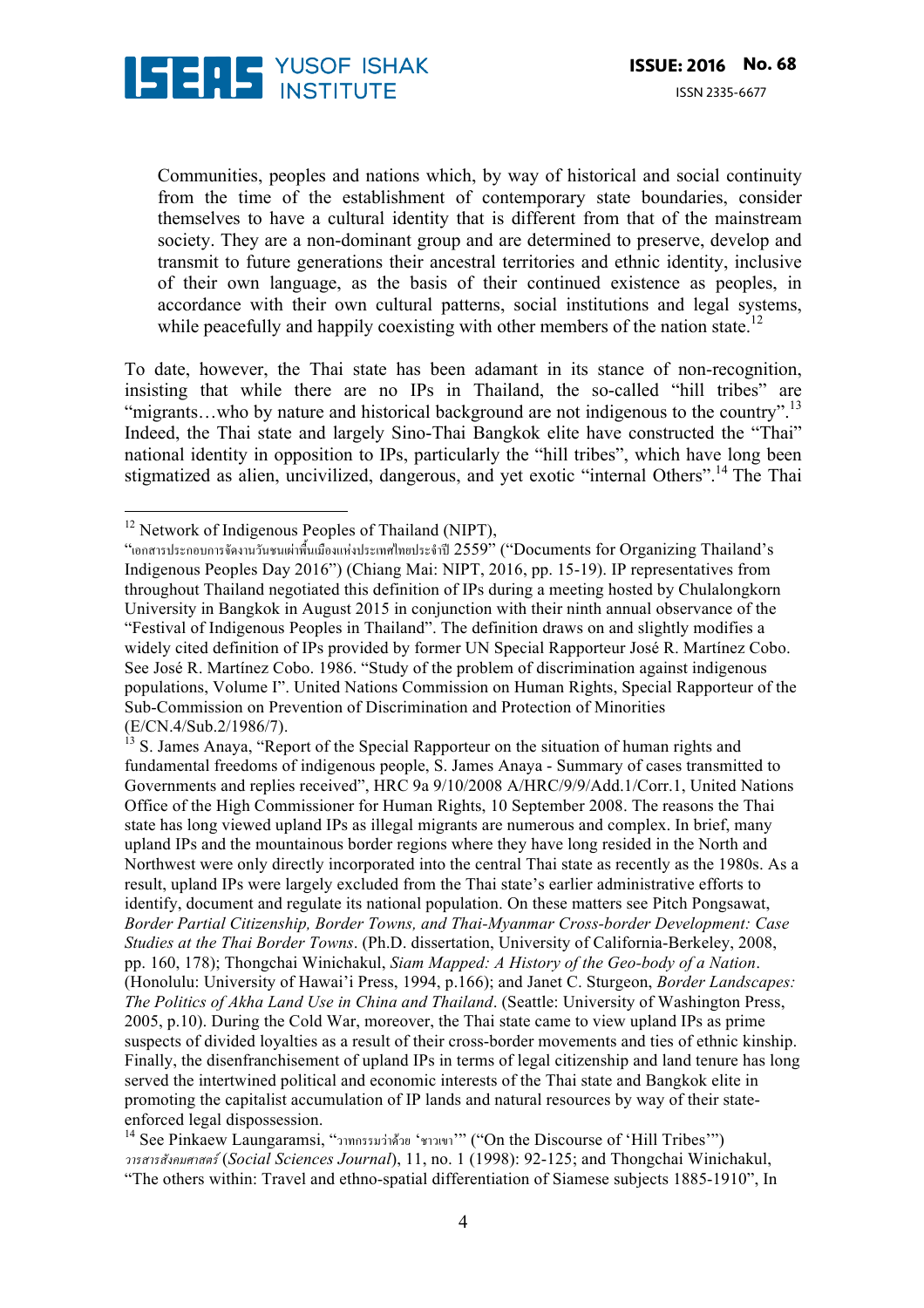

state appears even more reluctant to legally recognize and grant certain powers to any IPspecific institutions, as has been proposed by the IP movement and is further discussed below. Thailand, like many Asian governments, adheres to the "salt water theory",<sup>15</sup> which holds that while the global concept of indigeneity is valid in areas with widespread European settler colonization such as the Americas, Australia, and New Zealand, it does not apply to Asia, since all Asians can be considered "indigenous" to Asia.<sup>16</sup>

IPs in Asia and Thailand, however, have reframed the concept of indigeneity to not only highlight their distinctive identities, but to also point to their experiences of *internal*  colonialism and marginalization at the hands of modern state administrators and global capitalists.<sup>17</sup> This new conception of indigeneity refutes the "salt water theory" and challenges many Asian governments' claims of the irrelevance of the concept of indigeneity to Asia. This particular framing of indigeneity further avoids making the claim of first or original peoples' status as is generally associated with the global discourse of indigeneity.<sup>18</sup>

*Civility and Savagery: Social Identity in Tai States*, edited by Andrew Turton (London: Curzon, 2000, pp. 38-62).

<u> 1989 - Andrea Santa Andrea Andrea Andrea Andrea Andrea Andrea Andrea Andrea Andrea Andrea Andrea Andrea Andr</u>

<sup>15</sup> "Salt-water" here refers to the vast oceans of "salt-water" that early European settlers traversed in invading and colonizing the Americas, Australia, and New Zealand.

<sup>16</sup> Christian Erni, ed. *The Concept of Indigenous Peoples in Asia: A Resource Book*. (Copenhagen and Chiang Mai: IWGIA and AIPP, 2008). There are, however, some exceptions to these claims in certain parts of Asia. For example, since the mid-1990s the governments of Taiwan, the Philippines, Cambodia and Japan have officially recognized certain ethnic minorities in their respective countries as IPs. There is also the particular case of Malaysia where the majority "Malay" are recognized and afforded special rights as "Bumiputera" or "Sons of the soil". The official category of "Bumiputera" also includes minorities such as the Orang Asli of Peninsular Malaysia. In practice, however, the Orang Asli have long experienced discrimination in exercising their rights to land tenure and their own distinct languages and cultures (See Rusaslina Idrus, "From Wards to Citizens: Indigenous Rights and Citizenship in Malaysia", *PoLAR: Political and Legal Anthropology Review* 33, no. 1 [2010]:89-108).

<sup>17</sup> See Andrew Gray, "The Indigenous movement in Asia", In *Indigenous Peoples in Asia*, edited by R.H. Barnes, Andrew Gray and Benedict Kingsbury. (Ann Arbor, Michigan: Association of Asian Studies, 1995, p. 37.); Ian G. Baird, "Translocal assemblages and the circulation of the concept of 'indigenous peoples' in Laos", *Political Geography* 46 (2015):55; and Micah F. Morton, Jianhua Wang (Aryoeq Nyawrbyeivq), and Haiying Li (Miqsawr Pyawqganr), "Decolonizing Methods: Akha Articulations of Indigeneity in the Upper Mekong Region", *Asian Ethnicity* 17, no. 4 (2016): 581.

 $18$  The dominant global discourse of indigeneity has been framed in reference to the Americas, Australia and New Zealand where IPs have long been perceived and, to some extent essentialized, as "rooted, stable and unchanging from time immemorial" (See Morton et al., "Decolonizing Methods", p. 580.). Claims of first or original peoples' status, however, are especially problematic in Asia where mobility and cultural diffusion have long been the norm. On the problematic nature of claims of indigeneity in Asia, more generally, and Thailand, in particular, see Benedict B. Kingsbury, "The Applicability of the International Legal Concept of 'Indigenous Peoples' in Asia", In *The East Asian Challenge for Human Rights*, edited by J. R. Bauer and D. A. Bell. (London: Cambridge University Press, 1999, pp. 336-78); and Mika Toyota, "Subjects of the Nation without Citizenship: The Case of 'Hill Tribes' in Thailand", In *Multiculturalism in Asia*, edited by W. Kymlicka and H. Baogang. (Oxford: Oxford University Press, 2005, pp. 130-133.).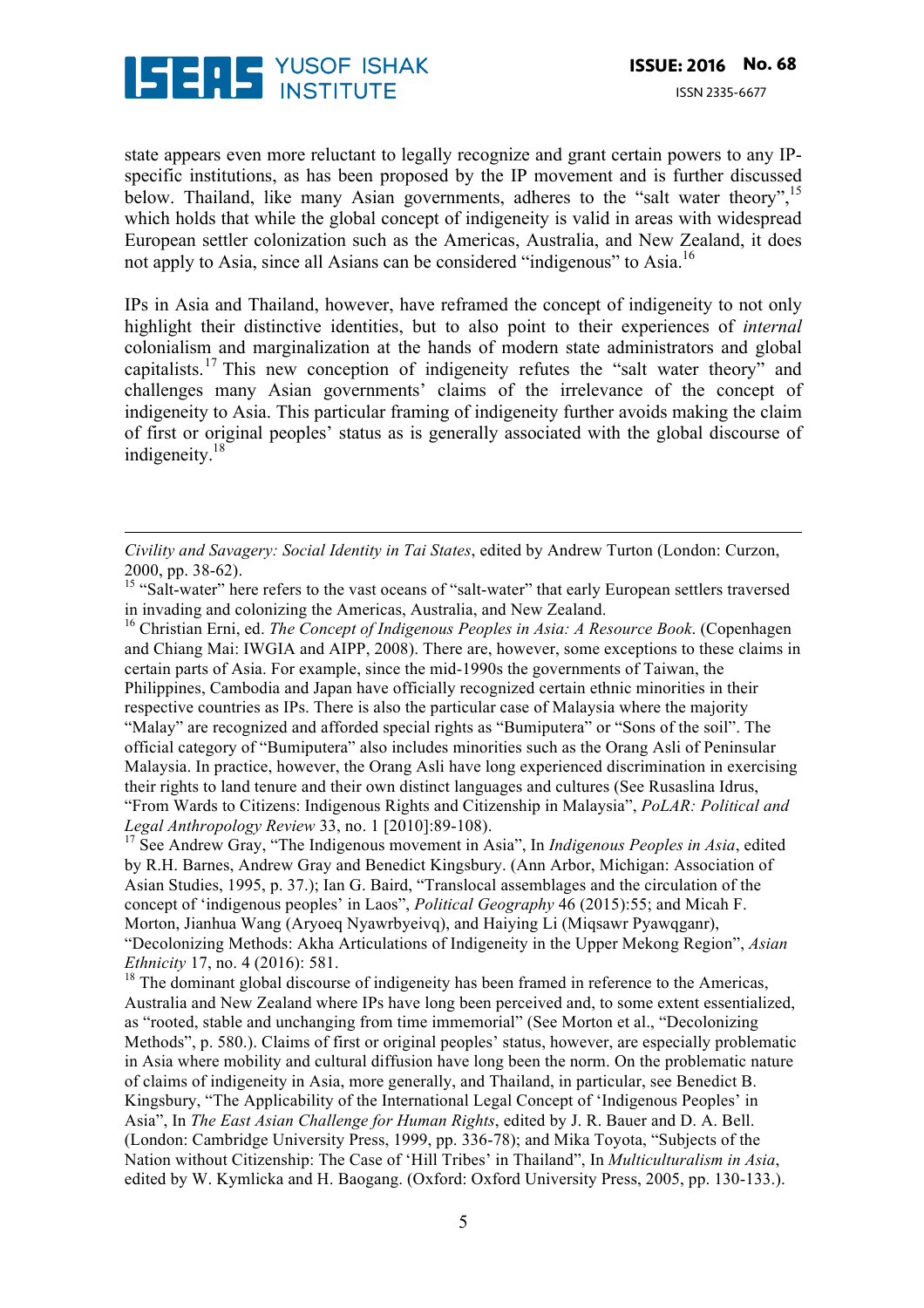

#### **A BRIEF HISTORY OF THE MOVEMENT**

The IP movement in Thailand officially came into being in August 2007 when a coalition of grassroots organizations representing 24 ethnic groups organized Thailand's first annual "Festival of Indigenous Peoples in Thailand".<sup>19</sup> At a follow-up event to the festival on 11 September 2007, Mr. Joni Odochai, an ethnic Karen leader from Northern Thailand, officially announced the establishment of the "Network of Indigenous Peoples of Thailand" (NIPT) as he publicly read a document entitled, "The Declaration of Intentions of the NIPT".20 In the declaration's final clause Mr. Odochai announced that the NIPT would begin working to establish a "Council of Indigenous Peoples in Thailand" (CIPT) to "safeguard the rights, dignity and humanity of (IPs in Thailand)".<sup>21</sup> As discussed below, the NIPT has since worked to establish the CIPT as its flagship organization for claiming a space within the state structure to represent and promote IP rights.

Two days later, on 13 September 2007, the Thai government ratified the "United Nation's Declaration on the Rights of Indigenous Peoples" (UNDRIP) alongside 142 countries.<sup>22</sup> Earlier, however, during the inaugural IP festival, a government representative had stressed that any benefits flowing from UNDRIP would be based on Thailand's laws and constitution.<sup>23</sup> Thus, in ratifying UNDRIP, Thailand seemed to be showing support in principle for IPs *beyond* Thailand, while maintaining its position of non-recognition *within*  Thailand. Despite, or perhaps because of, this non-recognition the IP movement in Thailand has continued to develop and expand since 2007.

Early on in the movement the NIPT promoted awareness of IP-related issues and pushed for state recognition of IPs by way of: first, public awareness campaigns, chief among which has been their annual observance of the "Festival of Indigenous Peoples in Thailand"; second, supportive media outlets such as the Thai Public Broadcasting Service;

 <sup>19</sup> Network of Indigenous Peoples of Thailand (NIPT), "เครือข่ายชนเผ่าพื้นเมืองแห่งประเทศไทย" ("The Network of Indigenous Peoples in Thailand"), NIPT Public Relations Document (Chiang Mai: NIPT, 5 May 2012). The inaugural celebration of the festival in Thailand was held on the grounds of Chiang Mai University in North Thailand. The coalition had arranged for the event to coincide with the United Nation's "International Day of the World's Indigenous Peoples", which has been held annually since 1995 on August 9 at the UN Headquarters in New York. Thai scholars from two universities in Thailand, namely Chiang Mai University in the North and Chulalongkorn University in Bangkok, have been especially supportive of the IP movement.

 $20$  At the time, however, only 14 of the 24 ethnic groups involved in the inaugural IP festival were aligned with the NIPT. Chonpaoforum, "งานมหากรรมชนเผ่าพื้นเมืองแห่งประเทศไทย: ประกาศตั้ง

<sup>&#</sup>x27;เครือข่ายชนเผ่าพื้นเมืองแห่งประเทศไทย' ขับเคลื่อนสิทธิชนเผ่า" ("The Festival of Indigenous Peoples in Thailand: Announcing the establishment of the 'Network of Indigenous Peoples in Thailand' in order to work on behalf of indigenous peoples' rights"), *Chonpaoforum*, 12 September 2007, https://chonpaoforum.wordpress.com/2007/09/12/ประกาศตั้ง-"เครือข่ายชน/ (accessed 15 November 2016).

<sup>21</sup> Ibid. In the Thai language the CIPT is referred to as: "สภาชนเผ่าพื้นเมืองแห่งประเทศไทย" ("Sapha Chonphao phuenmueang haeng Prathet Thai").

<sup>22</sup> United Nations General Assembly, *United Nations Declaration on the Rights of Indigenous Peoples*, Resolution adopted by the General Assembly, 2 October 2007, A/RES/61/295, http://www.refworld.org/docid/471355a82.html (accessed 15 November 2016).

<sup>23</sup> Kalpalata Dutta and Pornpen Khongkachonkiet, *Reclaiming Rights in Forests: Struggles of Indigenous Peoples in Thailand*. (Bangkok: IWGIA and Highland Peoples Taskforce, 2008, p. 9).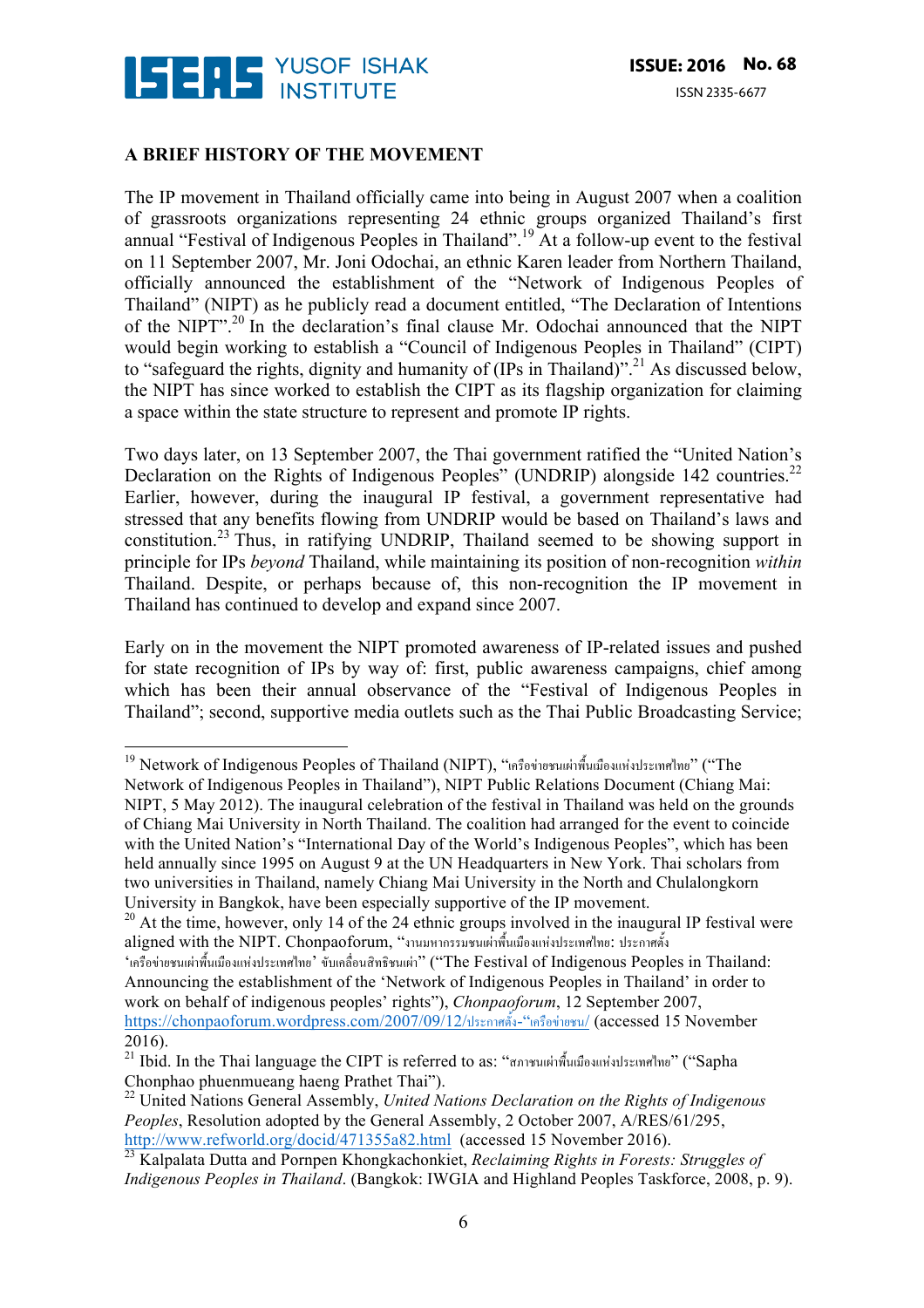

 

third, public demonstrations in Chiang Mai and Bangkok, a number of which IPs joined in solidarity with non-IPs;  $24$  and, lastly, collaborations with state agencies such as the Ministry of Culture and the Office of Ethnic Affairs (OEA) of the Ministry of Social Development and Human Security (MSDHS).<sup>25</sup>

The NIPT began working with the OEA in 2007, when the MSDHS funded the inaugural "Festival of Indigenous Peoples in Thailand" in spite of the state's official stance of nonrecognition of IPs. Thereafter, the NIPT began working with OEA and MSDHS officials in planning its annual festivals and, in their understanding, building relationships that would promote real policy changes favorable to IPs. Meanwhile, the NIPT had been working via an expanding urban-rural grassroots coalition of IPs to shape the CIPT into its flagship organization representing IPs nationally and pushing for their legal recognition as IPs.

By July 2011 the NIPT had prepared its first complete draft of a legislative act for legally establishing the CIPT as an independent, quasi-state organ with advisory status regarding IP-related issues. In the legislation the NIPT identifies the core duties of the CIPT as promoting and protecting the rights of IPs by ensuring their participation in the creation of state policies and plans that truly address their problems and promote their strengths as defined by IPs. More specifically, the NIPT delineates the CIPT's key duties in relation to the state as follows:

- 1) To serve as a core institution in promoting IP relevant policies to the state;
- 2) To serve as a centre for the coordination, exchange, study, and public dissemination of information and media related to IPs' economies, societies, and cultures;
- 3) To advise, follow up on, assess and report to the state and private sector on policies, activities, and programs that negatively impact IPs;
- 4) To organize and develop country reports on IPs for the Thai government and various international organizations.

Early on in its engagements with the state, the NIPT was hopeful that its contacts in the OEA and MSDHS would help persuade the Thai Parliament to consider its draft legislation governing the CIPT. At the time, however, MSDHS officials were busy

 $24$  The majority of public demonstrations that IPs have joined in solidarity with non-IPs have been primarily framed around the issue of land rights. In joining these demonstrations, moreover, IPs have sought to promote their own distinct agendas in terms of campaigning for legal citizenship rights, cultural rights, and the right to define themselves and be recognized by the state and public as IPs with their own distinct identities. For example, in March 2011 some 60 IP representatives from the North joined an ongoing demonstration in Bangkok calling for the government to make better progress in processing and issuing community land titles. The grassroots organization PMOVE ("Peoples' Movement for a Just Society") was the main organizer of the demonstration. (See Chularat Saengpassa and Jeerapong Prasertpolkrang, "Villagers elated over MOU on land", *The Nation*, 10 March 2011.)

<sup>25</sup> The OEA (สํานักกิจการชาติพันธุ์) was first established in 2006 under the MSDHS (กระทรวงการพัฒนาสังคมและความมั่นคงของมนุษย์) to deal across the board with Thailand's "ethnic" issues, including the so-called "hill tribes" reframed as "upland ethnic groups" (ชาติพันธุ์บนพื้นที่สูง) and the Malay of the deep south. See Anan, op.cit., p. 3.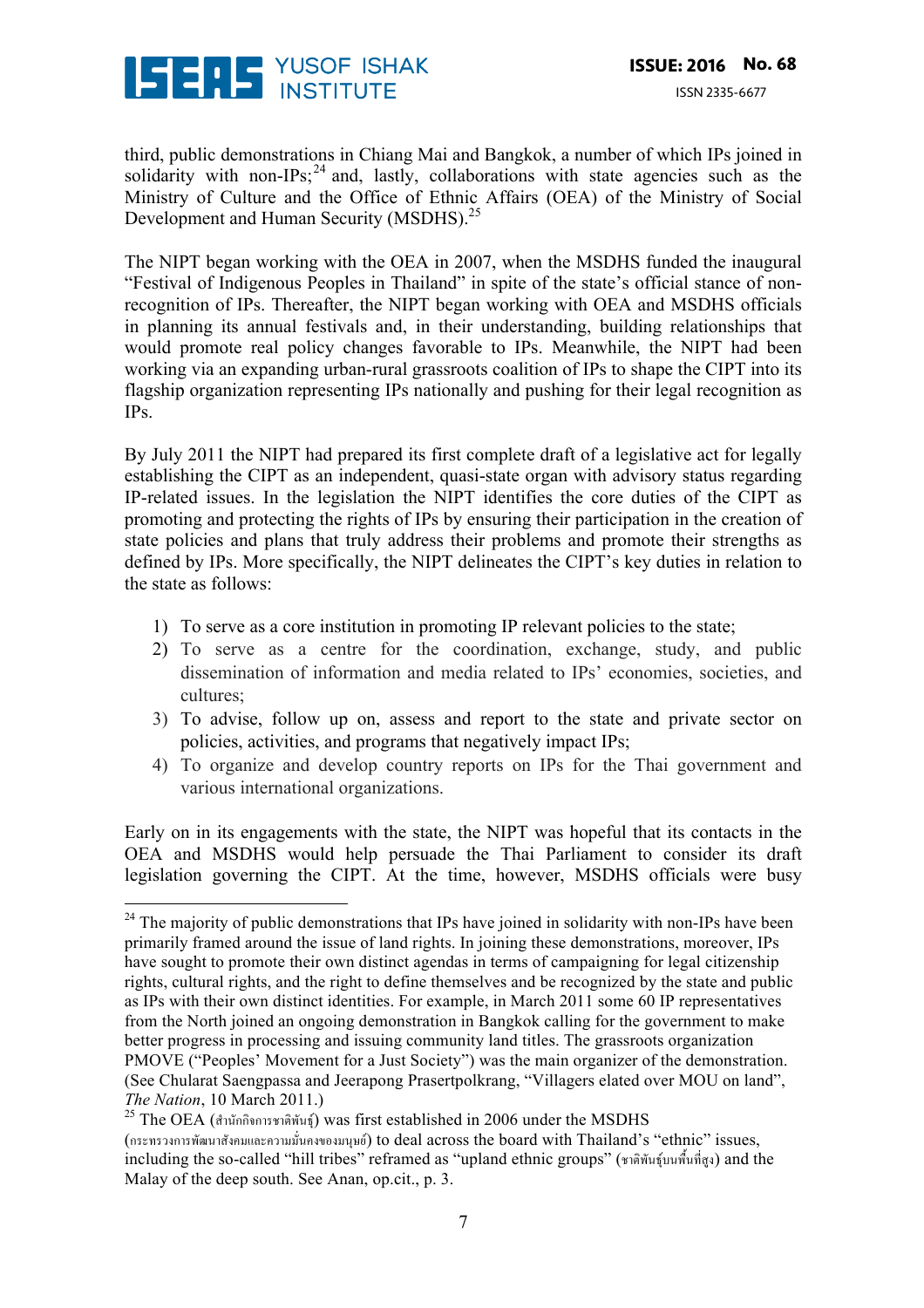

developing their own "Draft Strategic Plan for the Development of Indigenous and Ethnic Peoples in Thailand", a process in which IP representatives played a mere pseudoparticipatory role.<sup>26</sup> Nevertheless, the NIPT was hopeful that the strategic plan, if approved by the Thai Cabinet, would open a new avenue for promoting IPs' rights and gaining their official recognition as IPs, especially given that the plan referred to IPs as one of its main target groups.<sup>27</sup>

Eventually, however, the NIPT realized that in working with the MSDHS, it was being constrained more than supported in its work and typecast in the customary role of depoliticized ethnic performers for the gaze of Thai and foreign audiences, while MSDHS officials justified taking increasing amounts of the state budget in the name of managing Thailand's ethnic affairs.28 As a result of these tensions the NIPT eventually decided to work more independently of the MSDHS. From August 2013 onward the NIPT and MSDHS have organized separate celebrations of the annual festival of IPs in Thailand.<sup>29</sup>

#### **RECENT DEVELOPMENTS WITHIN THE IP MOVEMENT**

In recent years the IP movement has largely shifted its strategies away from public demonstrations towards independent media productions and bureaucratic lobbying. The movement has especially worked to establish direct ties with state agencies overseeing the review of national legislation and the constitutional reform process initiated by the current military regime or NCPO.<sup>30</sup> The shift from demonstrations to lobbying can be partially explained by the NCPO's May 2014 order prohibiting political assemblies of more than five people. $31$ 

Another reason is that the IP movement has decided to focus its limited time and resources on the CIPT's internal administrative development and expansion to include more IP groups nationally. Most significantly, the NIPT has finalized a draft constitution and legislation for legally establishing the CIPT. In refining the CIPT's internal administration in a participatory manner the NIPT has sought to promote the CIPT as a legitimate

 

 $^{26}$  Office of Ethnic Affairs, "เอกสารร่างยุทธศาสตร์เพื่อการพัฒนากลุ่มชาติพันธุ์และชนเผ่าพื้นเมืองแห่งประเทศไทย", (Bangkok: Ministry of Social Development and Human Security, 2011).

<sup>&</sup>lt;sup>27</sup> Kittisak Rattanakrajangsri, "Update 2011 – Thailand", (Copenhagen: IWGIA, 2011), http://www.iwgia.org/regions/asia/thailand/898-update-2011-thailand (accessed 15 November 2013). The final version of this particular draft, however, was referred to as the "Master Plan for the Development of *Ethnic Groups* in Thailand (2015-2017)" (Ministry of Social Development and Human Security, op.cit.)

<sup>28</sup> Mrs. Chutima Morlaeku, personal communication, 5 March 2012.

 $^{29}$  As of 2014 the MSDHS had dropped the label of IPs from the title of its annual festival, signaling its withdrawal of support for IP specific issues and lumping of IPs into the larger statedefined category of "ethnic groups". The official title of the 2014 festival hosted by the MSDHS was, "Thailand's 2014 Annual Festival of Ethnic Lifestyles" ("มหกรรมวิถีชีวิตชาติพันธุ์แห่งประเทศไทย ประจําปี

<sup>2557&</sup>quot;).<sup>30</sup> The current military regime led by Prime Minister General Prayut Chan-o-cha came to power in May 2014 under the title of the "National Council for Peace and Order" (NCPO).

 $31$  See "คำสั่ง คณะรักษาความสงบแห่งชาติ คสช. ฉบับที่ 7/2557 เรื่อง ห้ามชุมนุมทางการเมือง" ("NCPO Order No. 7/2557 Prohibition of Political Assemblies"), http://www.knhong.org/ncpo-annouce7-2557.pdf (accessed 30 November 2016).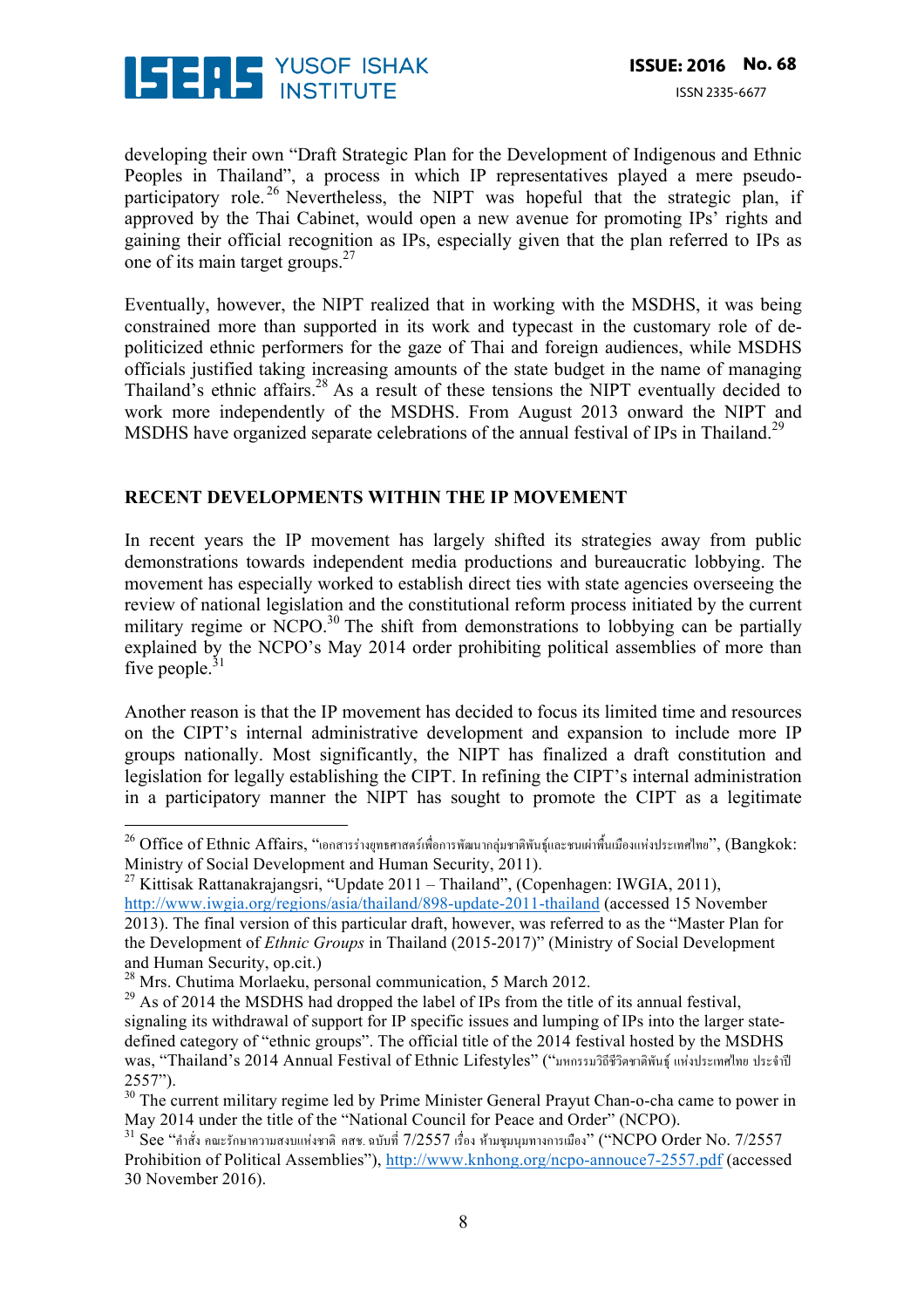

 

organization in the eyes of the state and thus potentially eligible for state benefits and opportunities, albeit largely on the state's terms.

These developments have been carried on the shoulders of a leadership representing the first generation of upland IPs from the North to have not only gone through the national educational system but also participated in the founding of some of the earliest nongovernmental organizations in the North. As a result, the IP leadership has acquired ever-increasing competency in the language and culture of the Central Thai bureaucracy. It is only by exercising these linguistic and cultural competencies that the IP movement has made any headway in their bureaucratic engagements.

Since November 2014 the NIPT has lobbied several state agencies, including the Prime Minister's Office, for advice and support in its efforts to have the NCPO-appointed National Legislative Assembly (NLA) review its draft legislation governing the CIPT.<sup>32</sup> The NIPT was eventually successful in having the draft legislation forwarded to the NLA in July 2015.33 As of early October 2016, however, the NLA had yet to actually review the legislation due to its concern with other matters deemed more pressing.<sup>34</sup>

Between November 2014 and March 2016, the NIPT further lobbied for, first, official recognition of IPs in Thailand, and, second, legal recognition of the CIPT in each of the two successive constitutional drafts drawn up by different NCPO-appointed Constitutional Drafting Committees.  $35$  The NIPT was eventually successful in gaining official recognition of IPs in the first constitutional draft released to the public in April 2015.<sup>36</sup> Its success was, however, short-lived, as just five months later, on 6 September 2015, the NCPO-appointed National Reform Council rejected that first draft.<sup>37</sup> Regardless, the

 $32$  The NLA was established by the NCPO in place of the now defunct National Assembly (NAT) as the only parliamentary body of Thailand following its ratification of the 2014 interim constitution on 23 July 2014.

 $33$  In July 2015 the now defunct Law Reform Commission of Thailand (LRCT) endorsed the NIPT's draft legislation and forwarded it to the NLA, Prime Minister's Cabinet, and National Reform Council for further review.

<sup>34</sup> Mr. Kittisak Ratanakrangjangsri (personal communication, 3 October 2016).

<sup>35</sup> NIPT, "ข้อเสนอสภาชนเผ่าพื้นเมืองประเทศไทยต่อร่างรัฐธรรมนูญและการปฏิรูปประเทศไทย" ("Proposal statement for incorporating the CIPT into the draft constitution and national reformation process") (Chiang Mai: NIPT, 28 November 2014).

 $36$  The first drafting process led by Dr. Borwornsak Uwanno, while criticized for being antidemocratic, was, in relation to the second and final drafting process, nevertheless perceived as more participatory in nature. The following short, but significant, clause was included in the first draft: "Article 83 The State must promote and strengthen local communities in the following matters…(5) protect indigenous and ethnic peoples so that they can maintain their own identities in a dignified manner". Constitutional Drafting Committee (CDC), "ร่างรัฐธรรมนูญแห่งราชอาณาจักรไทย" ("Draft Constitution of the Kingdom of Thailand"), 17 April 2015, p. 27. In the original Thai language the article reads as follows: "มาตรา ๔๓ รัฐต้องส่งเสริมความเข้มแข็งของชุมชนท้องถิ่น ดังต่อไปนี้...(๕) คุ้มครอง*ชนพื้นเมือง*และชนชาติพันธุ์ให้ดํารงอัตลักษณ์ของตนได้อย่างมีศักดิ์ศรี". In the original Thai language the term IPs is referred to as "chon phuemueang" (ชนพื้นเมือง) rather than "chon phao phuenmueang" (ชนผ่าพื้นเมือง) as is generally used by the IP movement.

<sup>37</sup> Thai political scientist Prajak Kongkirati suggests that "the junta leaders aborted their own draft in order to prolong their stay in power" (Prajak Kongkirati, "Thailand's Political Future Remains Uncertain", *ISEAS Perspective* 42, 26 July 2016, p. 3.)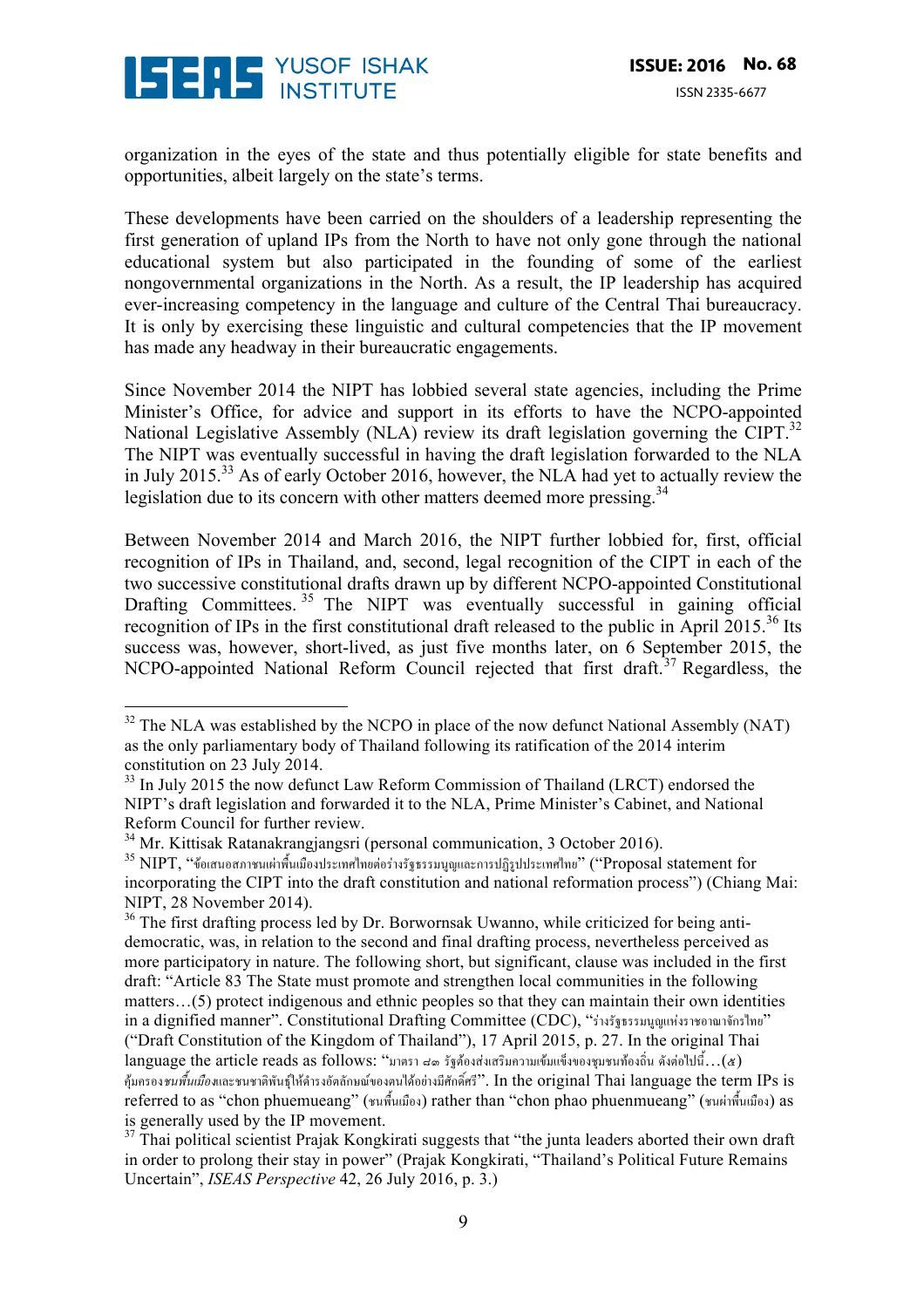

NIPT's success in gaining official recognition of IPs in the first draft of the constitution was significant given the Thai government's longstanding stance of non-recognition of IPs.

The second and final constitutional draft, which was released to the public in March 2016 and eventually ratified by a national referendum on 7 August 2016, did not include any reference to "Indigenous peoples" whatsoever.<sup>38</sup> Rather, the final version includes one mere reference to "ethnic groups".<sup>39</sup> From the perspective of the NIPT, this recognition of IPs as "ethnic groups" amounts to non-recognition. To paraphrase the views of several of their key spokespersons, "The label of ethnic groups can refer to just about anyone; hence it fails to highlight either our distinct identities as IPs or the particular problems we face in Thai society".<sup>40</sup>

Regardless of these constitutional and legal setbacks, however, the NIPT has moved forward independently of the state in bringing its vision of the CIPT to fruition. On 9 August 2015, the NIPT publicly declared the CIPT to be fully functioning with 190 representatives from 38 different IP groups (five representatives per IP group) and two

Constitution\_EnglishTranslation\_Full\_Formatted\_vFina....pdf (accessed 16 November 2016). In the original Thai language this article reads as: "หมวด ๖ แนวนโยบายแห่งรัฐ มาตรา ๖๗ รัฐพึงส่งเสริมและให้ความคุ้มครองชาวไทยกลุ่มชาติพันธุ์ต่างๆ ให้มีสิทธิดํารงชีวิตในสังคมตามวัฒนธรรม ประเพณี และวิถีชีวิตดั้งเดิมตามความสมัครใจได้อย่างสงบสุข ไม่ถูกรบกวน ทั้งนี้

 $38$  Following the rejection of the first constitutional draft, the NCPO appointed a new CDC under the leadership of the ultraconservative lawyer Meechai Ruchupan (See Prajak, op.cit., p. 3).

 $39$  The specific article in the constitution translates as follows, "Section 6, Article 70. The State shall promote and protect the rights of different Thai ethnic groups to voluntarily and peacefully carry out their way of life without disturbance and according to their traditional culture, customs and way of life, in so far as their way of life is not contrary to the public order or good morals of the people, or does not harm the security of the State or public health". See Constitutional Drafting Committee (CDC), "ร่างรัฐธรรมนูญแห่งราชอาณาจักรไทย" ("Draft Constitution of the Kingdom of Thailand"), 29 March 2016, p. 16; and Office of the United Nations Resident Coordinator in Thailand, *Draft Constitution of the Kingdom of Thailand 2016, Unofficial English Translation* (Bangkok: Office of the UN Resident Coordinator in Thailand, June 2016, p. 25.) http://www.un.or.th/wpcontent/uploads/2016/06/2016\_Thailand-Draft-

เท่าที่ไม่เป็นการขัดต่อความสงบเรียบร้อยหรือศีลธรรมอันดีของประชาชนหรือเป็นอันตรายต่อความมั่นคงของรัฐหรือสุขภาพอนามัย".  $40$  Three leading figures within the IP movement expressed this view to me during interviews conducted in Northern Thailand in early October 2016. These figures included Mrs. Chutima Morlaeku (personal communication, 27 September 2016), Mr. Kittisak Ratanakrangjangsri (personal communication, 3 October 2016), and Mr. Sakda Saenmi (personal communication, 2 October 2016). This view seems warranted given the Office of the Royal Society of Thailand's (ราชบัณฑิตยสภา) official all-inclusive definition of "ethnicity" (ชาติพันธุ์) in Thai language issued in February 2011, wherein the following is noted: "…The term ethnic groups can refer to communities that are both a majority and also a minority. The Thai are the largest ethnic group in Thailand. Besides the Thai there are many other ethnic groups such as the Chinese, Mon, Khmer, Karen, and Sakai. The government is trying to promote the equality of all ethnic groups in Thailand and encourage a sense of being a part of one larger nation". (Office of the Royal Society, "ชาติพันธุ์" ["Ethnicity"], 14 February 2011. http://www.royin.go.th/?knowledges=ชาติพันธุ์-๑๕-กุมภาพันธ์ [accessed 10 November 2016].) Thailand's Office of the Royal Society plays a key role in planning and regulating the official usage of the Thai language. In public discourse, however, it is largely the case that the "ethnic" label is reserved for non-Thai minority groups such as the Hmong, Lisu, Moken, Sakai etc.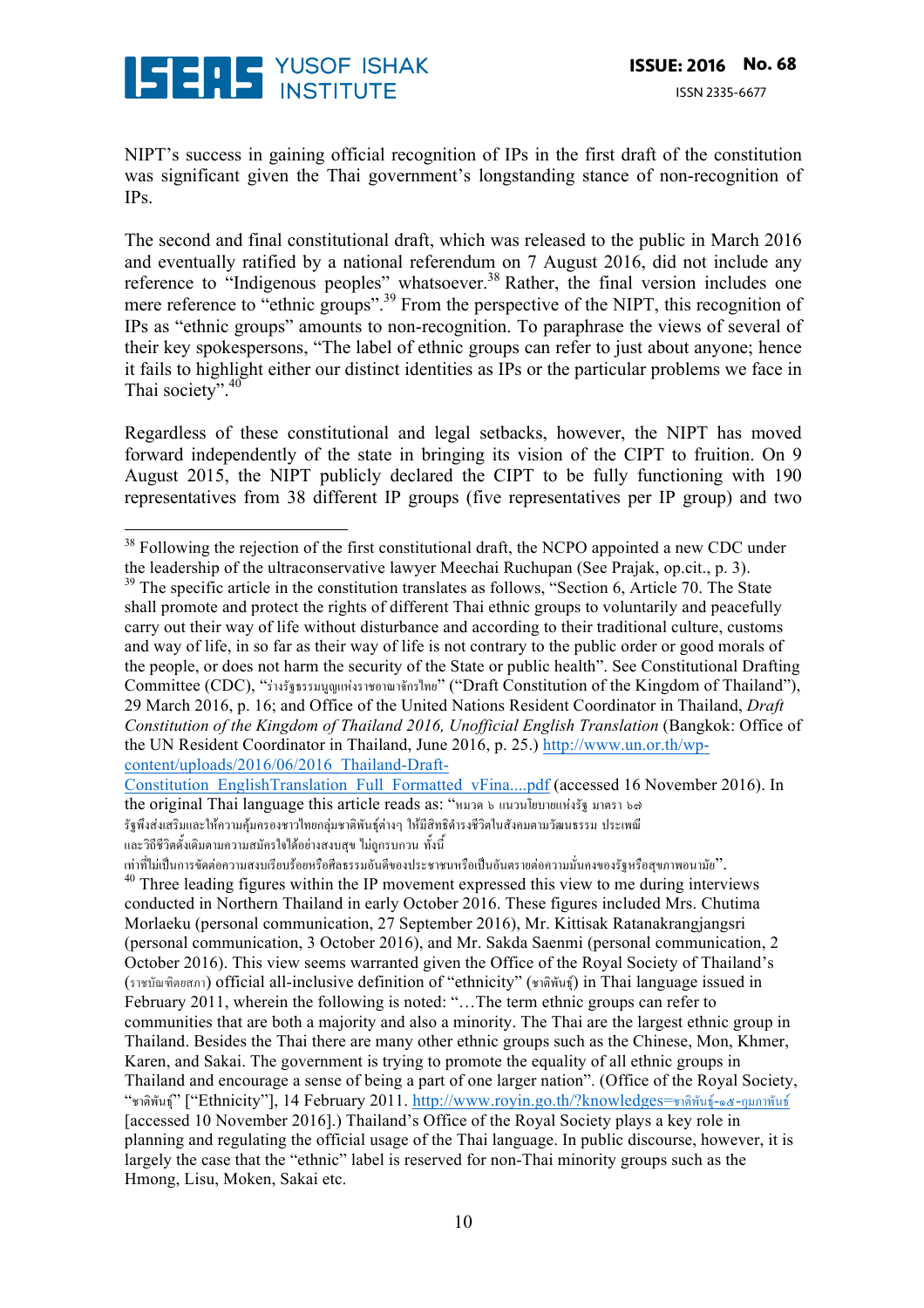

sub-national level Councils of IPs. $^{41}$  As of early November 2016, 40 different IP groups and three sub-national Councils of IPs were affiliated with the CIPT.<sup>42</sup> The membership has expanded such that the CIPT has administratively divided its constituents into five geographical regions—the upland North, the lowland North, the Northeast, the east and west of Central Thailand, and the South. At present, however, the movement faces the problem of insufficient funding to take these developments forward in an expeditious manner without losing its current momentum.<sup>43</sup>

#### **CONCLUSION**

Official state recognition of IPs in Thailand seems highly unlikely in the near future given both a long history of non-recognition and the NCPO's renewed focus on nation building, centralization, and national security issues in relation to which upland IPs have long been held suspect.<sup>44</sup> In this political climate any claims for state recognition as a distinct group within the larger Thai nation are likely to fall on mute ears at best, and, at worst, evoke suspicions of separatism as in the case of the far South and, more recently, the North and Northeast. Nevertheless, the one channel via which state recognition of IPs may yet come is the draft legislation governing the CIPT that the NIPT submitted to the NLA in July 2015.

Meanwhile, the grassroots IP movement has expanded to become a truly national movement potentially representing some 6.1 million people. The Thai government has accordingly paid ever greater attention to the movement and provided certain opportunities for its growth, albeit largely on the state's terms. The IP movement has emerged at a period in Thai history when the state, at least rhetorically speaking, is striving to reframe the nation in a multicultural rather than mono-cultural fashion.<sup>45</sup> Finally, while the government maintains an official position of non-recognition with

  $41$  NIPT spokespersons made this announcement at Chulalong korn University in Bangkok and it was later broadcast to the general public on 14 August 2015 as part of the Thai PBS series, "The Public Stage", under the title, "Opening the council of the marginalized…Indigenous tribal peoples". (Thai Public Broadcasting Service [Thai PBS], "เวทีสาธารณะ: เปิดสภาชายขอบ ชนเผ่าพื้นเมือง" ["The Public Stage: Opening the council of the marginalized…Indigenous tribal peoples"], Thai PBS, 14 August 2015. https://www.youtube.com/watch?v=wrpJNneFGWk [accessed 2 November 2016]).

<sup>&</sup>lt;sup>42</sup> The three affiliated sub-national level councils of IPs include first, the Kalayaniwattana District Council of IPs in Chiang Mai Province, second, the Mae Hong Song Provincial Council of IPs, and, last, the Southern Regional Council of IPs.

<sup>&</sup>lt;sup>43</sup> Ken Kampe, personal communication, 29 September 2016. The IP movement received an initial year of funding from the European Union to formally develop and establish the CIPT. This period of funding ended in April 2016.

<sup>&</sup>lt;sup>44</sup> This has been even more so the case following the passing of King Bhumibol Adulyadej on 13 October 2016. On the rising spectre of ultra-nationalism in Thailand since the king's passing see James Buchanan, "The Darker Side of Thai Royalism", *The Diplomat*, 26 October 2016. http://thediplomat.com/2016/11/a-new-era-of-intolerance-in-thailand/ (accessed 5 November 2016); and Shawn W. Crispin, "A New Era of Intolerance in Thailand?", *The Diplomat*, 1 November 2016. http://thediplomat.com/2016/11/a-new-era-of-intolerance-in-thailand/ (accessed 15 November 2016).

<sup>45</sup> See Anan, *รัฐชาติและชาติพันธุ์*(*The Nation and Ethnicity*); Sirijit, "Negotiating with the Center"; and Horstmann, "Diversity, Space Levels and Approaches to Multiculturalism in Thailand".